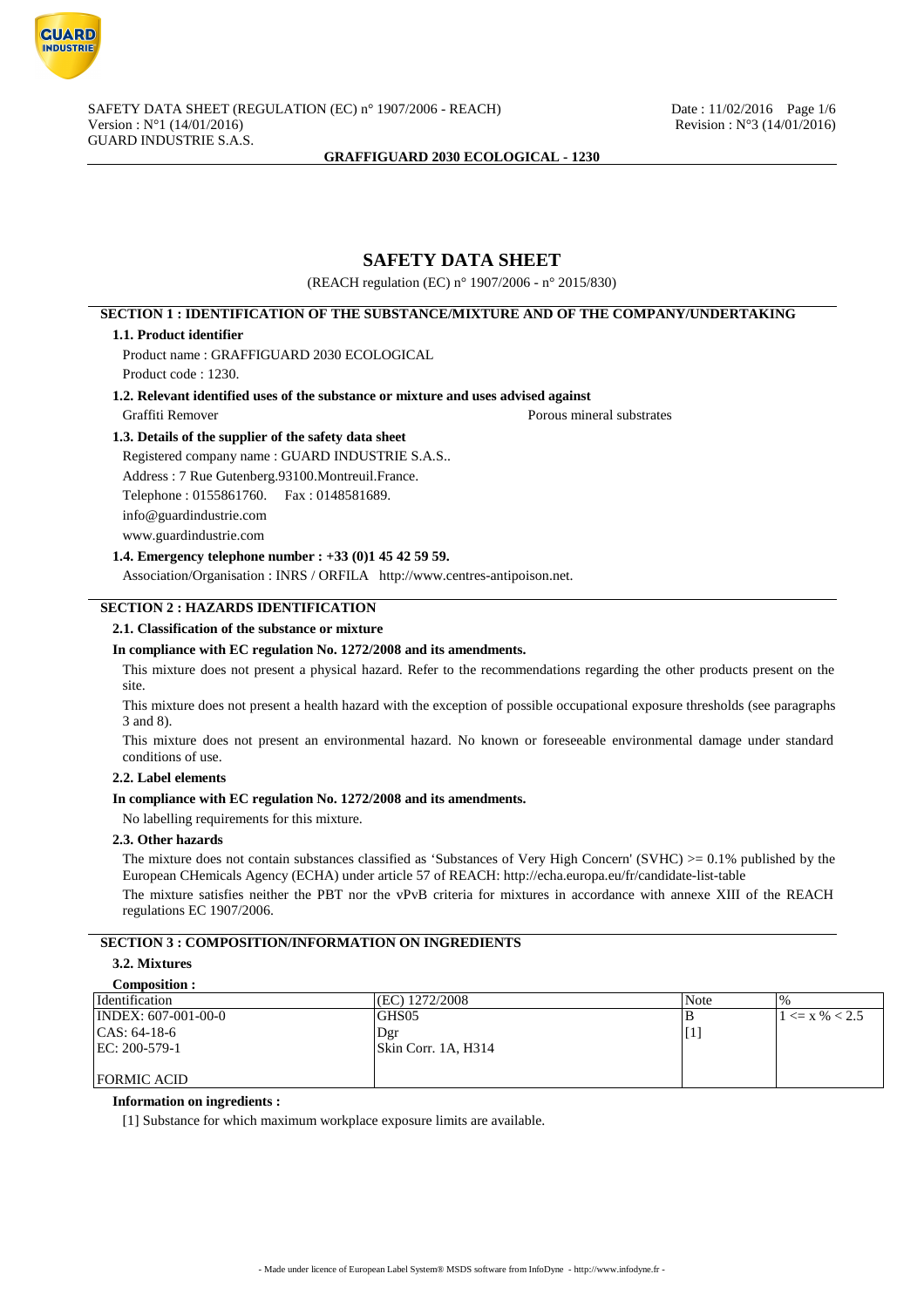

### **SECTION 4 : FIRST AID MEASURES**

As a general rule, in case of doubt or if symptoms persist, always call a doctor. NEVER induce swallowing by an unconscious person.

#### **4.1. Description of first aid measures**

#### **In the event of exposure by inhalation :**

Move victims into fresh air.

### **In the event of splashes or contact with eyes :**

Wash immediately and thoroughly with water during 15 minutes. Consult a doctor.

### **In the event of splashes or contact with skin :**

Wash immediately and thoroughly with water. Take off the sullied clothes. In case of persisting irritation, seek for medical attention. Wash sullied clothes before using them again.

Wash with water and soap. if any sign/symptom develops seek for medical assistance.

### **In the event of swallowing :**

Seek medical attention, showing the label.

**4.2. Most important symptoms and effects, both acute and delayed**

### **4.3. Indication of any immediate medical attention and special treatment needed**

Follow medical recommendations

### **SECTION 5 : FIREFIGHTING MEASURES**

Non-flammable.

### **5.1. Extinguishing media**

**Suitable methods of extinction**

- In the event of a fire, use :
- dry chemical agents
- carbon dioxide (CO2)

### **5.2. Special hazards arising from the substance or mixture**

A fire will often produce a thick black smoke. Exposure to decomposition products may be hazardous to health.

Do not breathe in smoke.

In the event of a fire, the following may be formed :

- carbon monoxide (CO)

- carbon dioxide (CO2)

### **5.3. Advice for firefighters**

In case of fire, use an independant respiratory device and wear a protective suit.

### **SECTION 6 : ACCIDENTAL RELEASE MEASURES**

### **6.1. Personal precautions, protective equipment and emergency procedures**

Consult the safety measures listed under headings 7 and 8.

#### **For first aid worker**

First aid workers will be equipped with suitable personal protective equipment (See section 8).

### **6.2. Environmental precautions**

Contain and control the leaks or spills with non-combustible absorbent materials such as sand, earth, vermiculite, diatomaceous earth in drums for waste disposal.

Prevent any material from entering drains or waterways.

Call the national environment authority.

#### **6.3. Methods and material for containment and cleaning up**

Clean preferably with a detergent, do not use solvents.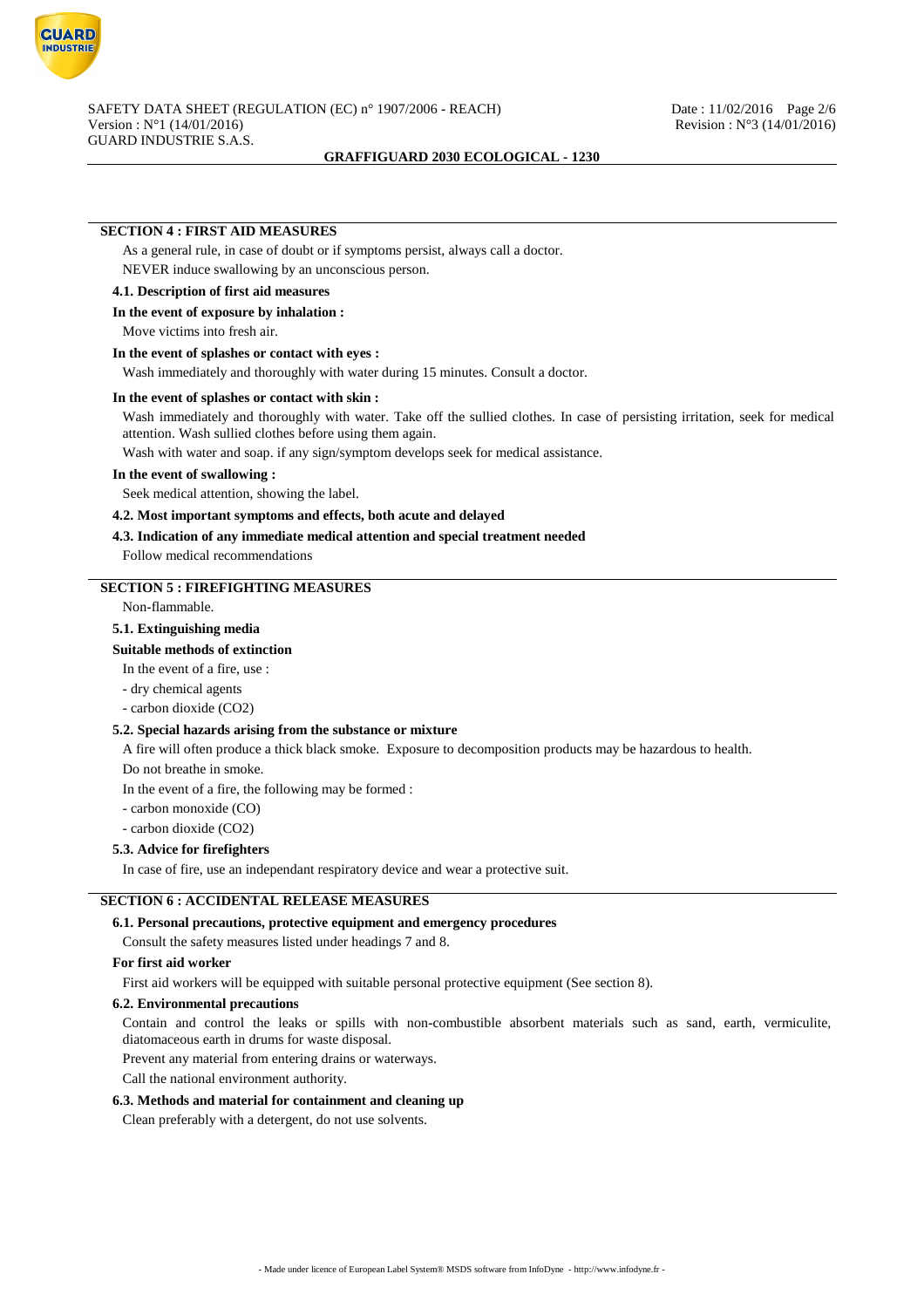

| 6.4. Reference to other sections                                                                        |                    |                           |                           |                     |           |         |
|---------------------------------------------------------------------------------------------------------|--------------------|---------------------------|---------------------------|---------------------|-----------|---------|
| No data available.                                                                                      |                    |                           |                           |                     |           |         |
| <b>SECTION 7: HANDLING AND STORAGE</b>                                                                  |                    |                           |                           |                     |           |         |
| Requirements relating to storage premises apply to all facilities where the mixture is handled.         |                    |                           |                           |                     |           |         |
| 7.1. Precautions for safe handling                                                                      |                    |                           |                           |                     |           |         |
| Always wash hands after handling.                                                                       |                    |                           |                           |                     |           |         |
| Fire prevention :                                                                                       |                    |                           |                           |                     |           |         |
| Prevent access by unauthorised personnel.                                                               |                    |                           |                           |                     |           |         |
| Recommended equipment and procedures :                                                                  |                    |                           |                           |                     |           |         |
| For personal protection, see section 8.                                                                 |                    |                           |                           |                     |           |         |
| Observe precautions stated on label and also industrial safety regulations.                             |                    |                           |                           |                     |           |         |
| <b>Prohibited equipment and procedures :</b>                                                            |                    |                           |                           |                     |           |         |
| No smoking, eating or drinking in areas where the mixture is used.                                      |                    |                           |                           |                     |           |         |
| 7.2. Conditions for safe storage, including any incompatibilities                                       |                    |                           |                           |                     |           |         |
| No data available.                                                                                      |                    |                           |                           |                     |           |         |
| <b>Storage</b>                                                                                          |                    |                           |                           |                     |           |         |
| Keep out of reach of children.                                                                          |                    |                           |                           |                     |           |         |
| Packaging                                                                                               |                    |                           |                           |                     |           |         |
| Always keep in packaging made of an identical material to the original.                                 |                    |                           |                           |                     |           |         |
| 7.3. Specific end use(s)                                                                                |                    |                           |                           |                     |           |         |
| No data available.                                                                                      |                    |                           |                           |                     |           |         |
| <b>SECTION 8 : EXPOSURE CONTROLS/PERSONAL PROTECTION</b>                                                |                    |                           |                           |                     |           |         |
|                                                                                                         |                    |                           |                           |                     |           |         |
| 8.1. Control parameters<br><b>Occupational exposure limits:</b>                                         |                    |                           |                           |                     |           |         |
| - European Union (2009/161/EU, 2006/15/EC, 2000/39/EC, 98/24/EC)                                        |                    |                           |                           |                     |           |         |
| CAS                                                                                                     |                    | $VME-mg/m3:VME-ppm:$      | $VLE-mg/m3$ : $VLE-ppm$ : |                     | Notes :   |         |
| $64 - 18 - 6$                                                                                           | 9                  | 5                         |                           |                     |           |         |
| - ACGIH TLV (American Conference of Governmental Industrial Hygienists, Threshold Limit Values, 2010) : |                    |                           |                           |                     |           |         |
| CAS                                                                                                     | TWA:               | STEL:                     | Ceiling:                  | Definition:         | Criteria: |         |
| $64 - 18 - 6$                                                                                           | 5 ppm              | $10$ ppm                  |                           |                     |           |         |
| - Germany - AGW (BAuA - TRGS 900, 21/06/2010) :                                                         |                    |                           |                           |                     |           |         |
| CAS                                                                                                     | VME:               | VME:                      | Excess                    | <b>Notes</b>        |           |         |
| $64 - 18 - 6$                                                                                           | $5 \text{ ml/m}$ 3 | $9.5 \text{ mg/m}$        | 2(I)                      | DFG, EU, Y          |           |         |
| - France (INRS - ED984 : 2008) :                                                                        |                    |                           |                           |                     |           |         |
| CAS                                                                                                     | VME-ppm:           | $VME-mg/m3$ : $VLE-ppm$ : |                           | VLE-mg/m3 : Notes : |           | TMP No: |
| $64 - 18 - 6$                                                                                           | 5                  | 9                         |                           |                     |           |         |
| - UK / WEL (Workplace exposure limits, EH40/2005, 2007) :                                               |                    |                           |                           |                     |           |         |
| CAS                                                                                                     | TWA:               | STEL:                     | Ceiling:                  | Definition :        | Criteria: |         |
| $64 - 18 - 6$                                                                                           | 5 ppm              | $\overline{\phantom{a}}$  | $\overline{a}$            |                     |           |         |

## **8.2. Exposure controls**

### **Personal protection measures, such as personal protective equipment**

Use personal protective equipment that is clean and has been properly maintained.

Store personal protective equipment in a clean place, away from the work area.

Never eat, drink or smoke during use. Remove and wash contaminated clothing before re-using. Ensure that there is adequate ventilation, especially in confined areas.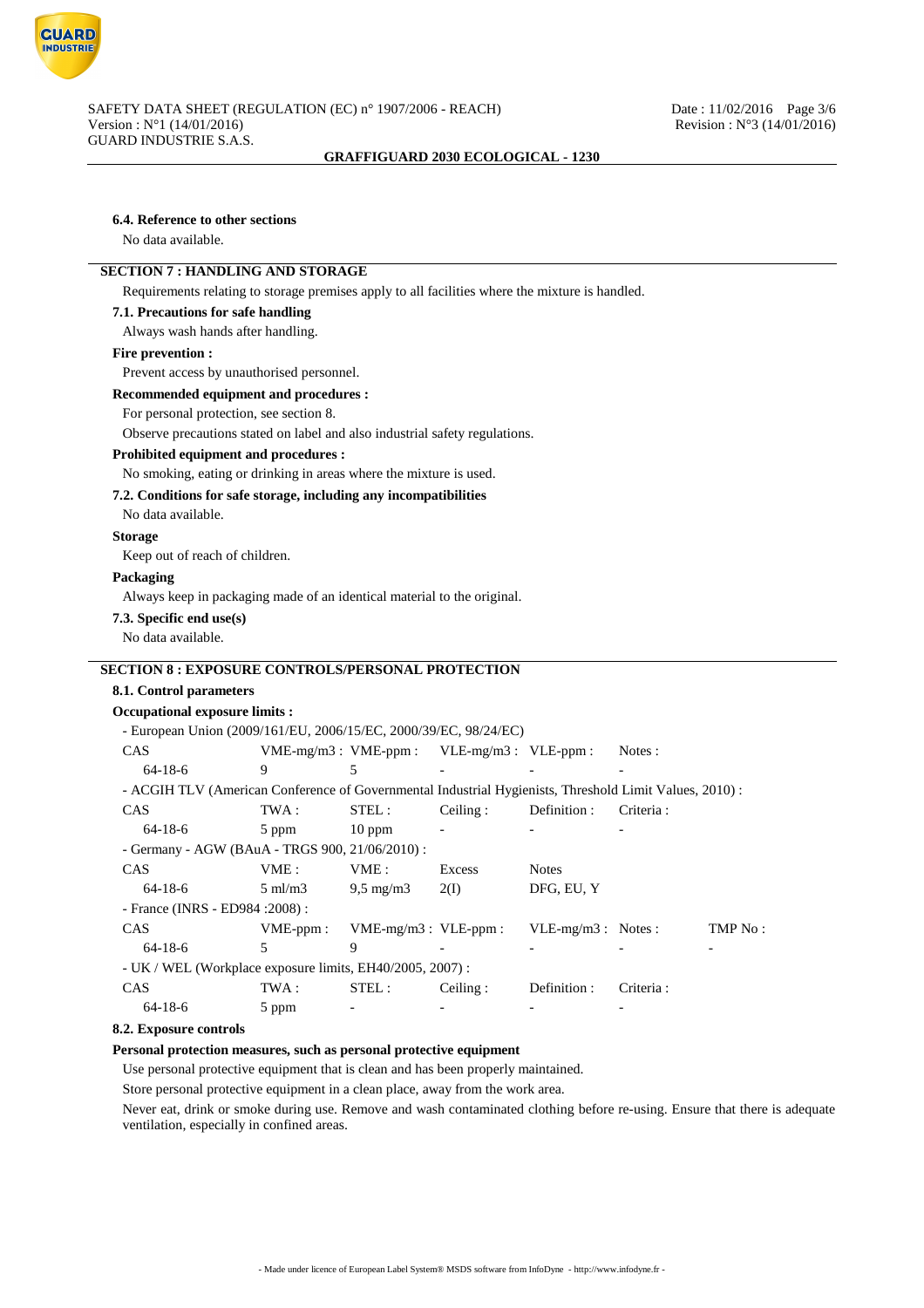

| - Eye / face protection                                                                     |                                                |
|---------------------------------------------------------------------------------------------|------------------------------------------------|
| Avoid contact with eyes.                                                                    |                                                |
| Use eye protectors designed to protect against liquid splashes                              |                                                |
| Before handling, wear safety goggles in accordance with standard EN166.                     |                                                |
| - Hand protection                                                                           |                                                |
| Wear suitable protective gloves in the event of prolonged or repeated skin contact.         |                                                |
| - Body protection                                                                           |                                                |
| Work clothing worn by personnel shall be laundered regularly.                               |                                                |
| After contact with the product, all parts of the body that have been soiled must be washed. |                                                |
| <b>SECTION 9: PHYSICAL AND CHEMICAL PROPERTIES</b>                                          |                                                |
| 9.1. Information on basic physical and chemical properties                                  |                                                |
| <b>General information:</b>                                                                 |                                                |
| Physical state:                                                                             | Fluid liquid.                                  |
| Important health, safety and environmental information                                      |                                                |
| $pH$ :                                                                                      | Not relevant.                                  |
| Boiling point/boiling range :                                                               | Not specified.                                 |
| Flash point interval :                                                                      | Not relevant.                                  |
| Vapour pressure $(50^{\circ}C)$ :                                                           | Not relevant.                                  |
| Density:                                                                                    | $=1$                                           |
|                                                                                             | Method for determining the density:            |
|                                                                                             | ISO 3507 (Laboratory glassware - Pycnometers). |
| Water solubility:                                                                           | Insoluble.                                     |
| Melting point/melting range:                                                                | Not specified.                                 |
| Self-ignition temperature :                                                                 | Not specified.                                 |
| Decomposition point/decomposition range :                                                   | Not specified.                                 |
| 9.2. Other information                                                                      |                                                |
| No data available.                                                                          |                                                |
| <b>SECTION 10: STABILITY AND REACTIVITY</b>                                                 |                                                |
| 10.1. Reactivity                                                                            |                                                |
| No data available.                                                                          |                                                |
| 10.2. Chemical stability                                                                    |                                                |
| This mixture is stable under the recommended handling and storage conditions in section 7.  |                                                |
| 10.3. Possibility of hazardous reactions                                                    |                                                |
| No data available.                                                                          |                                                |
| 10.4. Conditions to avoid                                                                   |                                                |
| 10.5. Incompatible materials                                                                |                                                |
| Keep away from:                                                                             |                                                |
| - strong acids                                                                              |                                                |
| - strong oxidising agents                                                                   |                                                |
| - strong bases                                                                              |                                                |
| 10.6. Hazardous decomposition products                                                      |                                                |
| The thermal decomposition may release/form :                                                |                                                |
| - carbon monoxide (CO)                                                                      |                                                |
| - carbon dioxide (CO2)                                                                      |                                                |
|                                                                                             |                                                |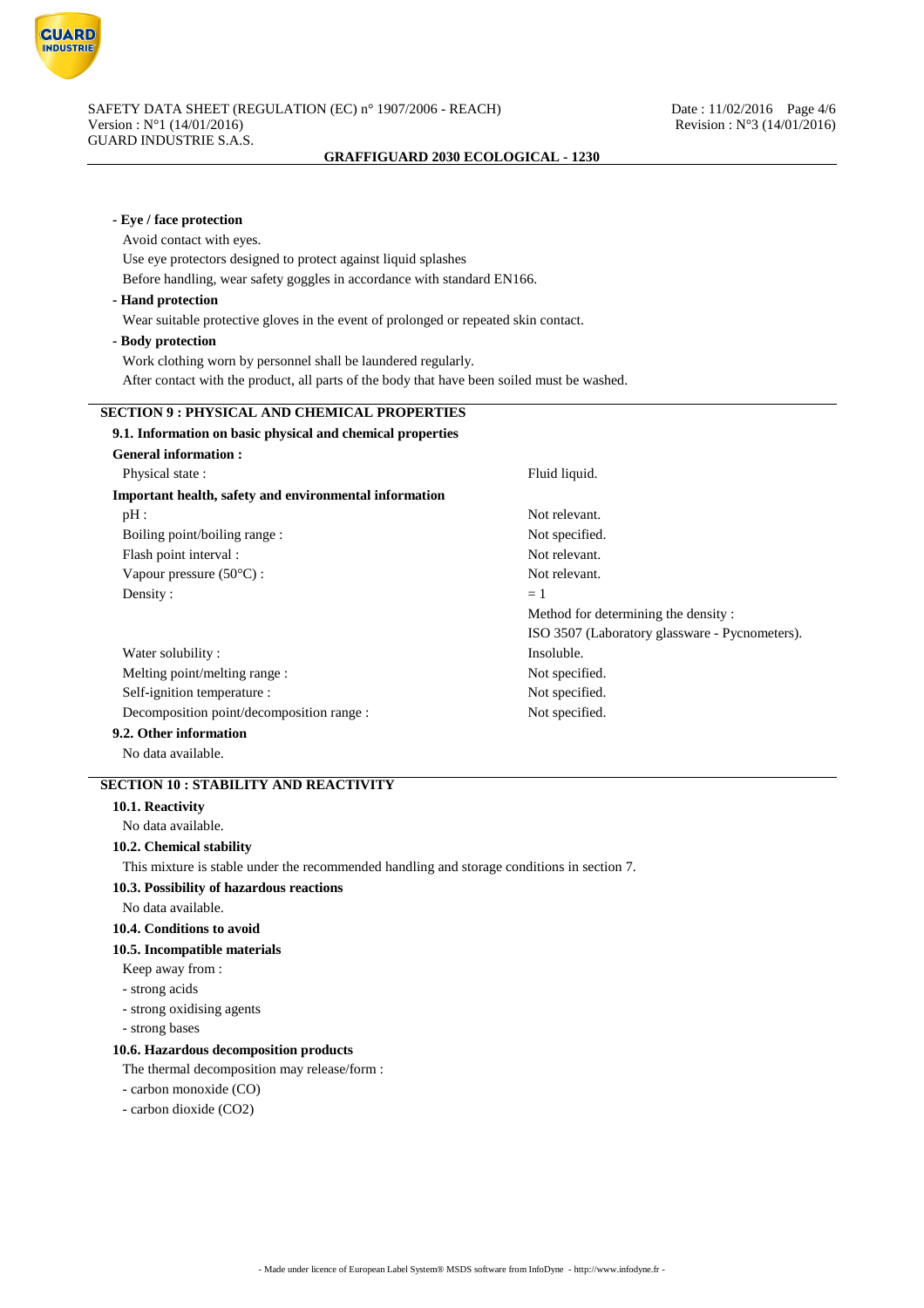

## **SECTION 11 : TOXICOLOGICAL INFORMATION**

### **11.1. Information on toxicological effects**

## No data available.

### **11.1.1. Substances**

No toxicological data available for the substances.

### **11.1.2. Mixture**

No toxicological data available for the mixture.

## **SECTION 12 : ECOLOGICAL INFORMATION**

### **12.1. Toxicity**

#### **12.1.2. Mixtures**

No aquatic toxicity data available for the mixture.

### **12.2. Persistence and degradability**

No data available.

### **12.3. Bioaccumulative potential**

No data available.

**12.4. Mobility in soil**

No data available.

# **12.5. Results of PBT and vPvB assessment**

No data available.

#### **12.6. Other adverse effects**

No data available.

### **SECTION 13 : DISPOSAL CONSIDERATIONS**

Proper waste management of the mixture and/or its container must be determined in accordance with Directive 2008/98/EC.

### **13.1. Waste treatment methods**

Do not pour into drains or waterways.

### **Waste :**

Waste management is carried out without endangering human health, without harming the environment and, in particular without risk to water, air, soil, plants or animals.

Recycle or dispose of waste in compliance with current legislation, preferably via a certified collector or company.

Do not contaminate the ground or water with waste, do not dispose of waste into the environment.

### **Soiled packaging :**

Empty container completely. Keep label(s) on container.

Give to a certified disposal contractor.

## **SECTION 14 : TRANSPORT INFORMATION**

Exempt from transport classification and labelling.

Transport product in compliance with provisions of the ADR for road, RID for rail, IMDG for sea and ICAO/IATA for air transport (ADR 2015 - IMDG 2014 - ICAO/IATA 2015).

# **SECTION 15 : REGULATORY INFORMATION**

#### **15.1. Safety, health and environmental regulations/legislation specific for the substance or mixture**

### **- Classification and labelling information included in section 2:**

The following regulations have been used:

- EU Regulation No. 1272/2008 amended by EU Regulation No. 487/2013.
- EU Regulation No. 1272/2008 amended by EU Regulation No. 758/2013.